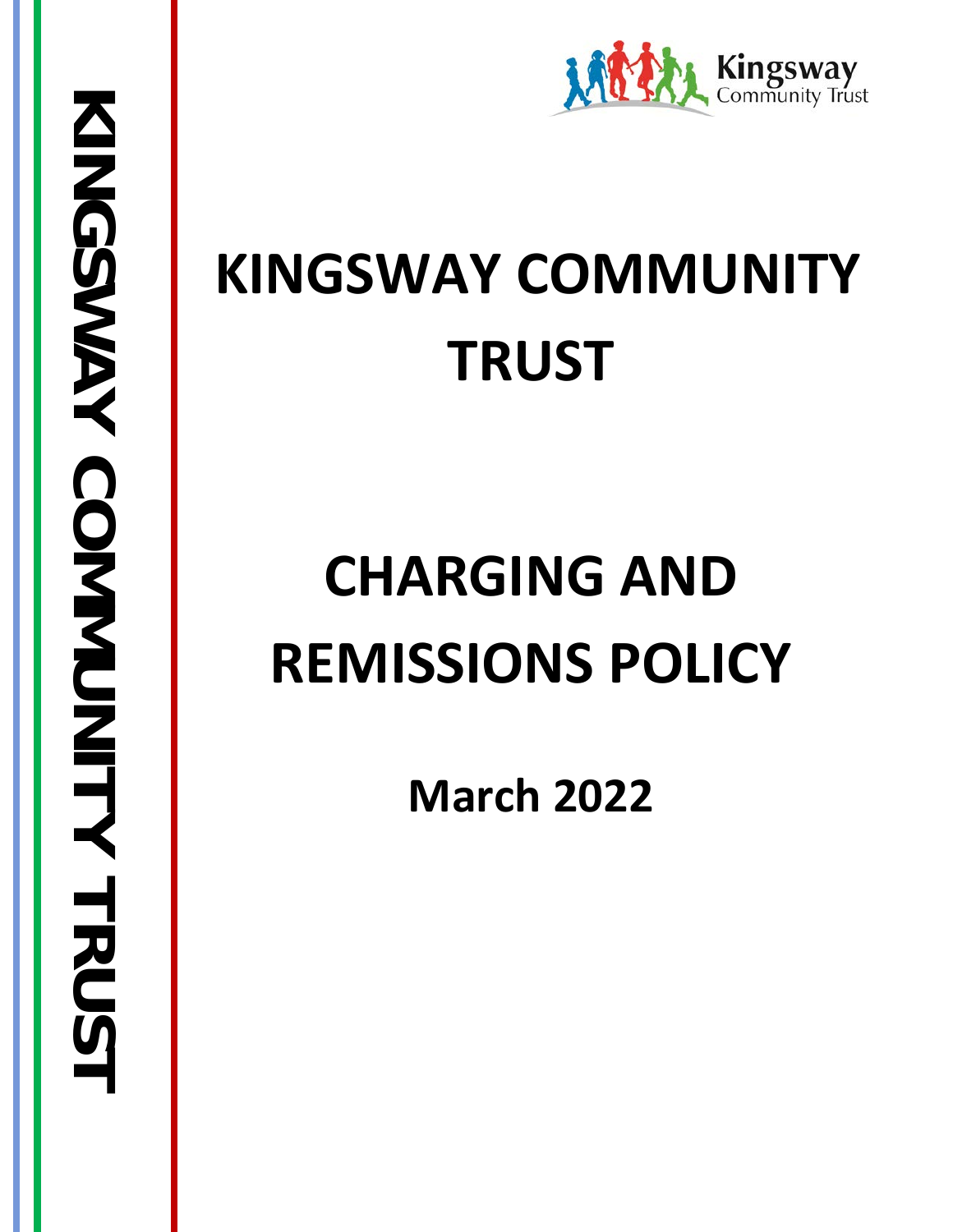# **CHARGING AND REMISSIONS POLICY Date: March 2022 Review date: Spring 2023**

# **1. Aims**

Our school aims to:

- Have robust, clear processes in place for charging and remissions
- Clearly set out the types of activity that can be charged for and when charges will and will not be made
- Offer a range of activities and visits whilst minimising the financial barriers that may prevent some pupils from taking full advantage of these opportunities

# **2. Legislation and guidance**

This policy is based on advice from the Department for Education (DfE) on [charging for school activities](https://www.gov.uk/government/publications/charging-for-school-activities) and the [Education Act 1996,](http://www.legislation.gov.uk/ukpga/1996/56/part/VI/chapter/III) sections 449 to 462 of which set out the law on charging for school activities in England. Academies are required to comply with this Act through their funding agreements.

It's also based on guidance from the DfE on [statutory policies for schools and academy trusts.](https://www.gov.uk/government/publications/statutory-policies-for-schools-and-academy-trusts/statutory-policies-for-schools-and-academy-trusts)

This policy complies with our funding agreement and articles of association.

# **3. Definitions**

- Charge: a fee payable for specifically defined activities
- Remission: the cancellation of a charge which would normally be payable

# **4. Roles and responsibilities**

#### **4.1 The Trust Board**

The Trust board has overall responsibility for approving the charging and remissions policy, but can delegate this to a committee, an individual governor or the Executive Headteacher.

The Trust board also has overall responsibility for monitoring the implementation of this policy.

#### **4.2 Executive Headteacher**

The Executive Headteacher is responsible for ensuring staff are familiar with the charging and remissions policy, and that it is being applied consistently.

#### **4.3 Staff**

Staff are responsible for:

• Implementing the charging and remissions policy consistently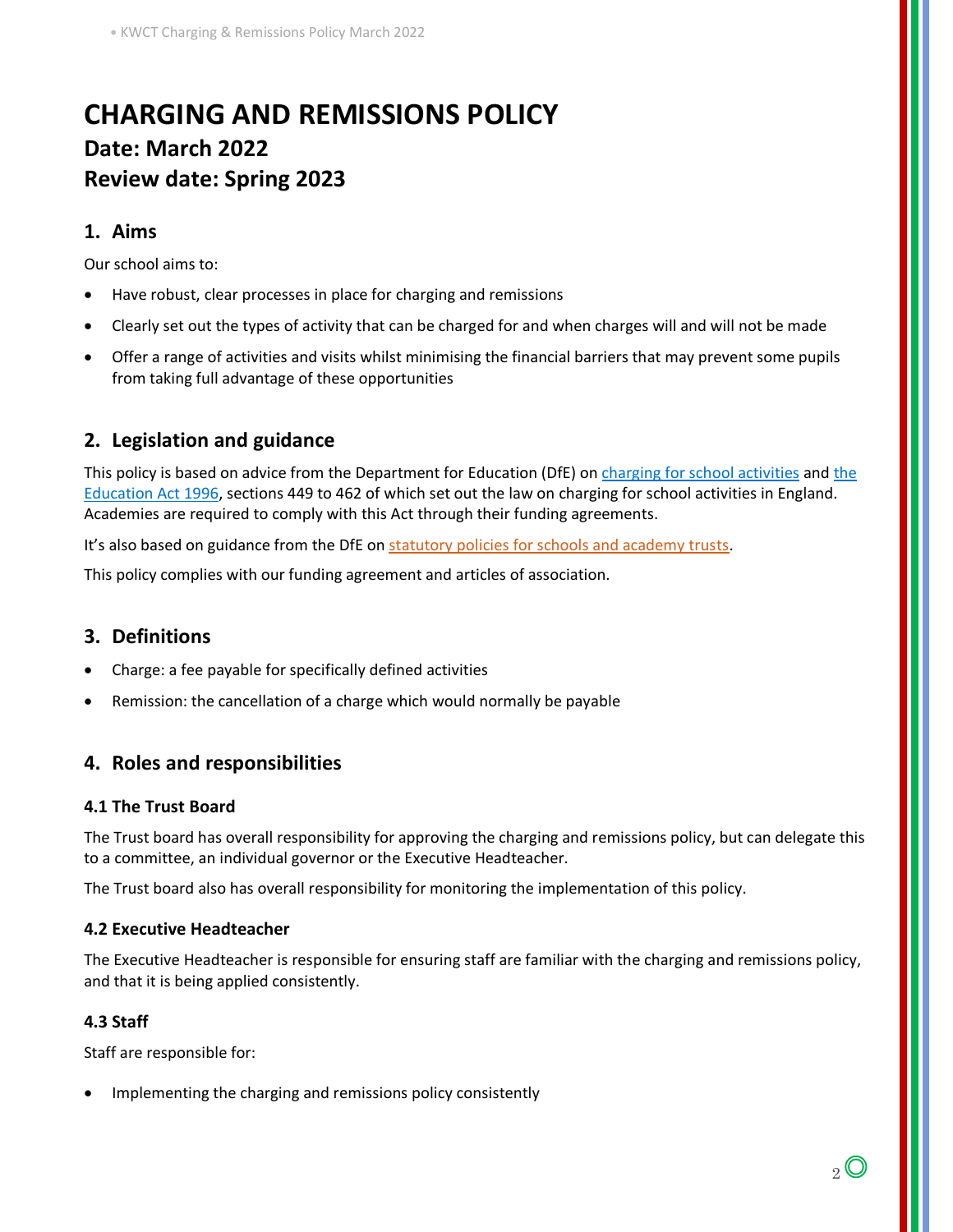• Notifying the Executive Headteacher of any specific circumstances which they are unsure about or where they are not certain if the policy applies

The school will provide staff with appropriate training in relation to this policy and its implementation.

#### **4.4 Parents**

Parents are expected to notify staff or the Executive Headteacher of any concerns or queries regarding the charging and remissions policy.

# **5. Where charges cannot be made**

Below we set out what we **cannot** charge for:

#### **5.1 Education**

- Admission applications
- Education provided during school hours (including the supply of any materials, books, instruments or other equipment)
- Education provided outside school hours if it is part of:
	- The National Curriculum
	- A syllabus for a prescribed public examination that the pupil is being prepared for at the school
	- Religious education
- Instrumental or vocal tuition, for pupils learning individually or in groups, unless the tuition is provided at the request of the pupil's parent

#### **5.2 Transport**

- Transporting registered pupils to or from the school premises, where the local authority has a statutory obligation to provide transport
- Transporting registered pupils to other premises where the Trust board or local authority has arranged for pupils to be educated
- Transport provided in connection with an educational visit

#### **5.3 Residential visits**

- Education provided on any visit that takes place during school hours
- Education provided on any visit that takes place outside school hours if it is part of:
	- The National Curriculum
	- A syllabus for a prescribed public examination that the pupil is being prepared for at the school
	- Religious education
- Supply teachers, covering for teachers who are absent from school, accompanying pupils on a residential visit

# **6. Where charges can be made**

Below we set out what we **can** charge for: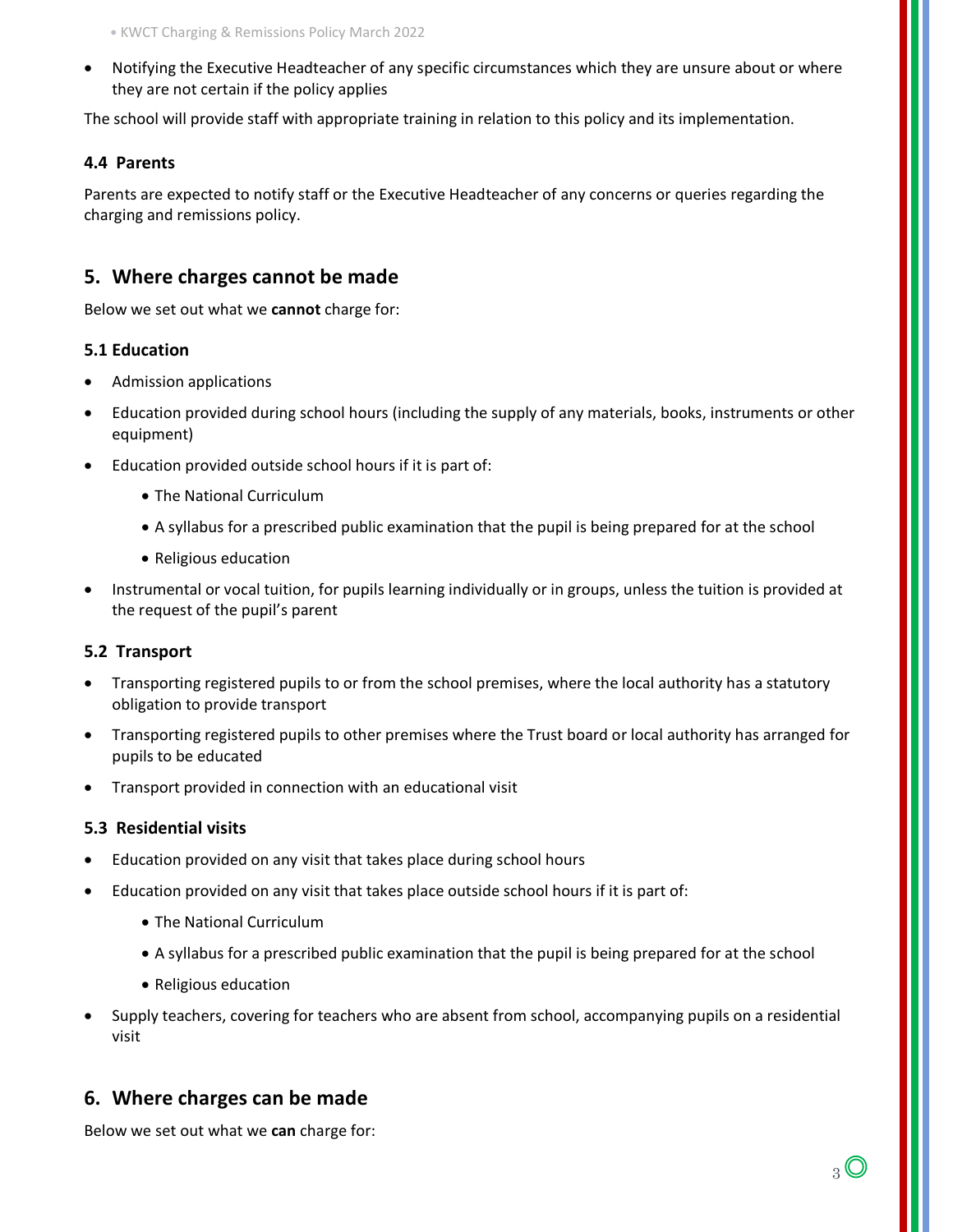#### **6.1 Education**

- Any materials, books, instruments or equipment, where the child's parent wishes him or her to own them
- Optional extras (see section 6.2)
- Music and vocal tuition, in limited circumstances (see section 6.3)
- Certain early years provision
- Community facilities

#### **6.2 Optional extras**

We are able to charge for activities known as 'optional extras'. In these cases, schools can charge for providing materials, books, instruments or equipment. The following are optional extras:

- Education provided outside of school time that is not part of:
	- The National Curriculum
	- A syllabus for a prescribed public examination that the pupil is being prepared for at the school
	- Religious education
- Transport (other than transport that is required to take the pupil to school or to other premises where the local authority or Trust board has arranged for the pupil to be provided with education)
- Board and lodging for a pupil on a residential visit
- Extended day services offered to pupils (such as breakfast clubs, after-school clubs, tea and supervised homework sessions)

When calculating the cost of optional extras, an amount may be included in relation to:

- Any materials, books, instruments or equipment provided in connection with the optional extra
- The cost of buildings and accommodation
- Non-teaching staff
- Teaching staff engaged under contracts for services purely to provide an optional extra (including supply teachers engaged specifically to provide the optional extra)
- The cost, or an appropriate proportion of the costs, for teaching staff employed to provide tuition in playing a musical instrument, or vocal tuition, where the tuition is an optional extra

Any charge made in respect of individual pupils will not be greater than the actual cost of providing the optional extra activity, divided equally by the number of pupils participating.

Any charge will not include an element of subsidy for any other pupils who wish to take part in the activity but whose parents are unwilling or unable to pay the full charge.

In cases where a small proportion of the activity takes place during school hours, the charge cannot include the cost of alternative provision for those pupils who do not wish to participate.

Parental agreement is necessary for the provision of an optional extra which is to be charged for.

#### **6.3 Music tuition**

Schools can charge for vocal or instrumental tuition provided either individually or to groups of pupils, provided that the tuition is provided at the request of the pupil's parent.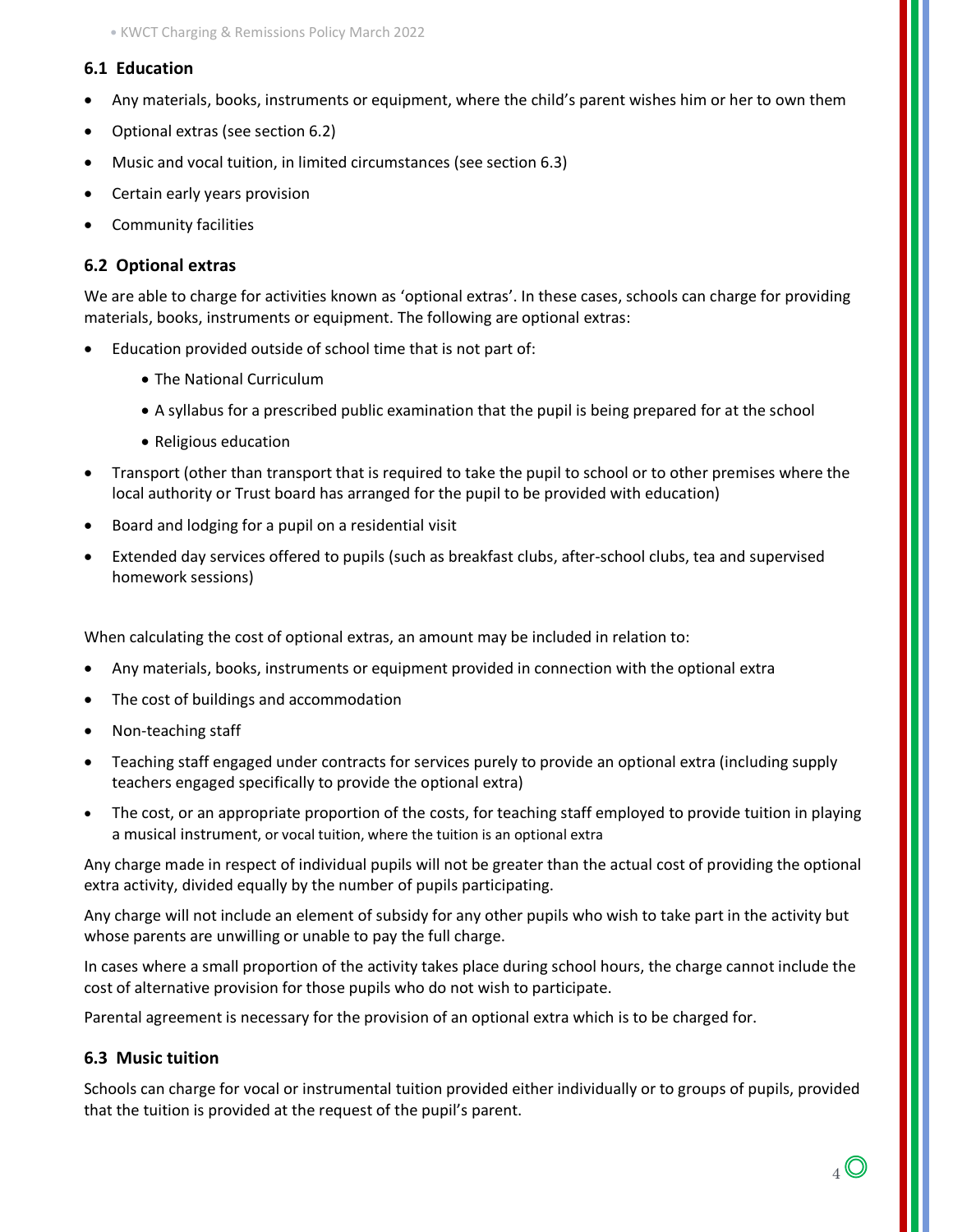Charges may not exceed the cost of the provision, including the cost of the staff giving the tuition.

Charges cannot be made:

- If the teaching is an essential part of the National Curriculum
- If the teaching is provided under wider opportunities to the Key Stage 2 instrumental and vocal tuition programme
- For a pupil who is looked after by a local authority

#### **6.4 Residential visits**

We can charge for board and lodging on residential visits, but the charge must not exceed the actual cost.

# **7. Voluntary contributions**

As an exception to the requirements set out in section 5 of this policy, the school is able to ask for voluntary contributions from parents to fund activities which would not otherwise be possible.

Some activities for which the school may ask parents for voluntary contributions include:

- School trips
- Sports activities
- Residential trips

**There is no obligation for parents to make any contribution, and no child will be excluded from an activity if their parents are unwilling or unable to pay**.

If the school is unable to raise enough funds for an activity or visit then it will be cancelled.

# **8. Activities we charge for**

The school will charge for the following activities:

• Breakfast Club

For regular activities, the charges for each activity will be determined by the Trust board and reviewed in each year. Parents will be informed of the charges for the coming year in July each year.

### **9. Remissions**

In some circumstances, the school may not charge for items or activities set out in sections 6 and 8 of this policy. This will be at the discretion of the Trust board and will depend on the activity in question.

#### **9.1 Remissions for residential visits**

All trips and residential visits are subsidised by the school utilising the school budget and the pupil premium grant.

Where costs are high, parents are given ample opportunity to pay in instalments and, in exceptional circumstances, the total cost of a residential trip may be reduced or payment terms extended.

#### **10.. Monitoring arrangements**

The Executive Headteacher monitors charges and remissions, and ensures these comply with this policy.